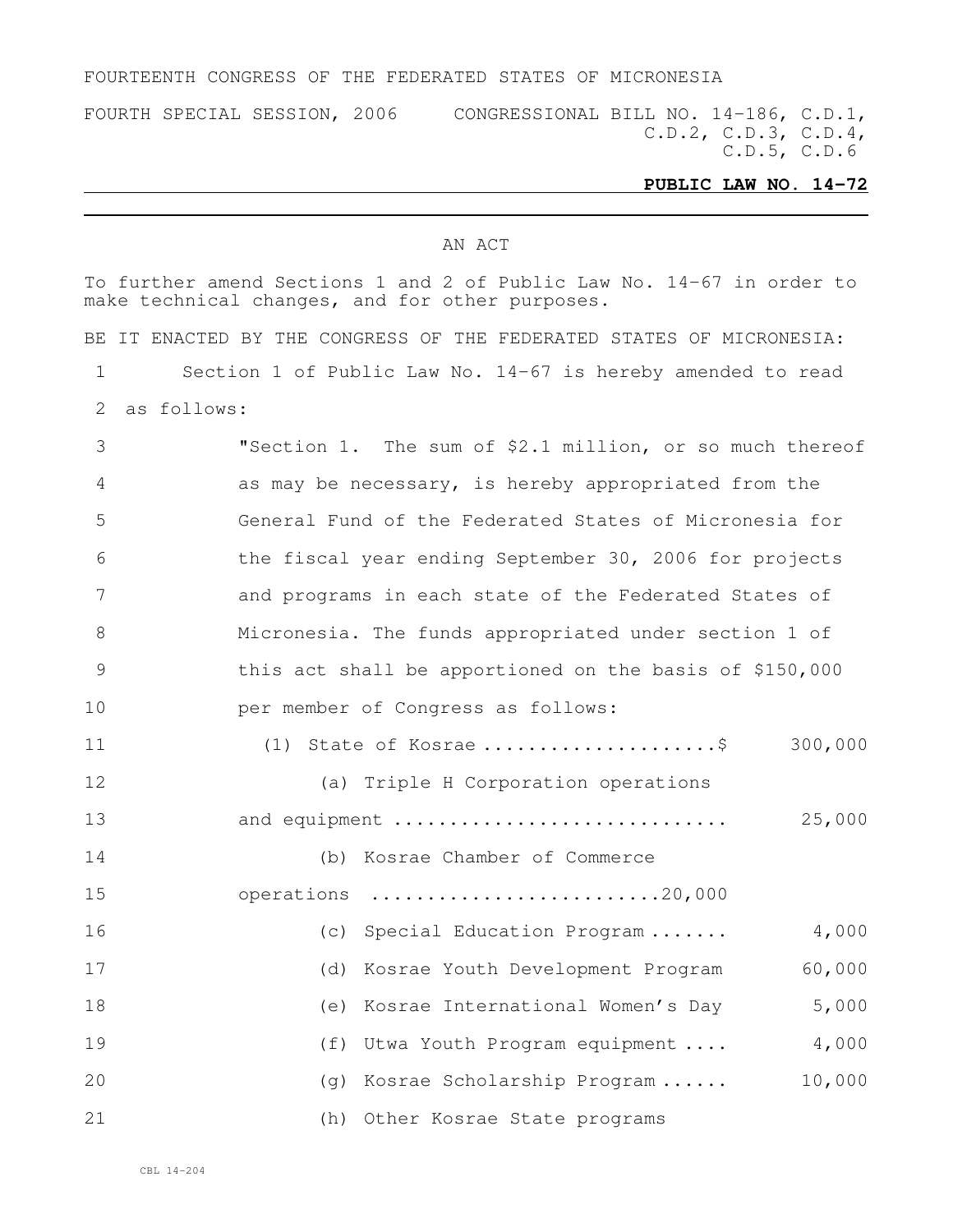| $\mathbf 1$    | and projects \$                                | 172,000 |
|----------------|------------------------------------------------|---------|
| $\mathbf{2}$   | $(2)$ State of Yap                             | 300,000 |
| 3              | (a) Outer Islands Gargey Community             |         |
| $\overline{4}$ | power and water developments                   | 55,000  |
| 5              | (b) Construction of a new building             |         |
| 6              | for the Council of Tamol                       | 53,000  |
| 7              | (c) Rull Municipal Infrastructure              |         |
| $\,8\,$        |                                                | 50,000  |
| 9              | (d) Amun Village culvert                       | 20,000  |
| 10             | (e) To satisfy National Government Debt        | 122,000 |
| 11             | (3) State of Pohnpei                           | 600,000 |
| 12             | to be divided as follows:                      |         |
| 13             |                                                | 211,500 |
| 14             | (i) Sokehs Island Circumferential              |         |
| 15             | Road Paving/Renovation                         | 100,000 |
| 16             | $(ii)$ ED1 operations/programs                 | 41,500  |
| 17             | (iii) Dolakapw Road Paving                     | 70,000  |
| 18             | (b) $ED2$                                      | 31,500  |
| 19             | $(c)$ ED3                                      | 205,500 |
| 20             | (i) Nett Road Projects                         | 50,000  |
| 21             | (ii) U Road Projects                           | 50,000  |
| 22             | (iii) Pingelap Public Facilities               |         |
| 23             | repairs & maintenance and transportation costs | 25,000  |
| 24             | (iv) Mwoakilloa Public Facilities              |         |
| 25             | repairs & maintenance and transportation       |         |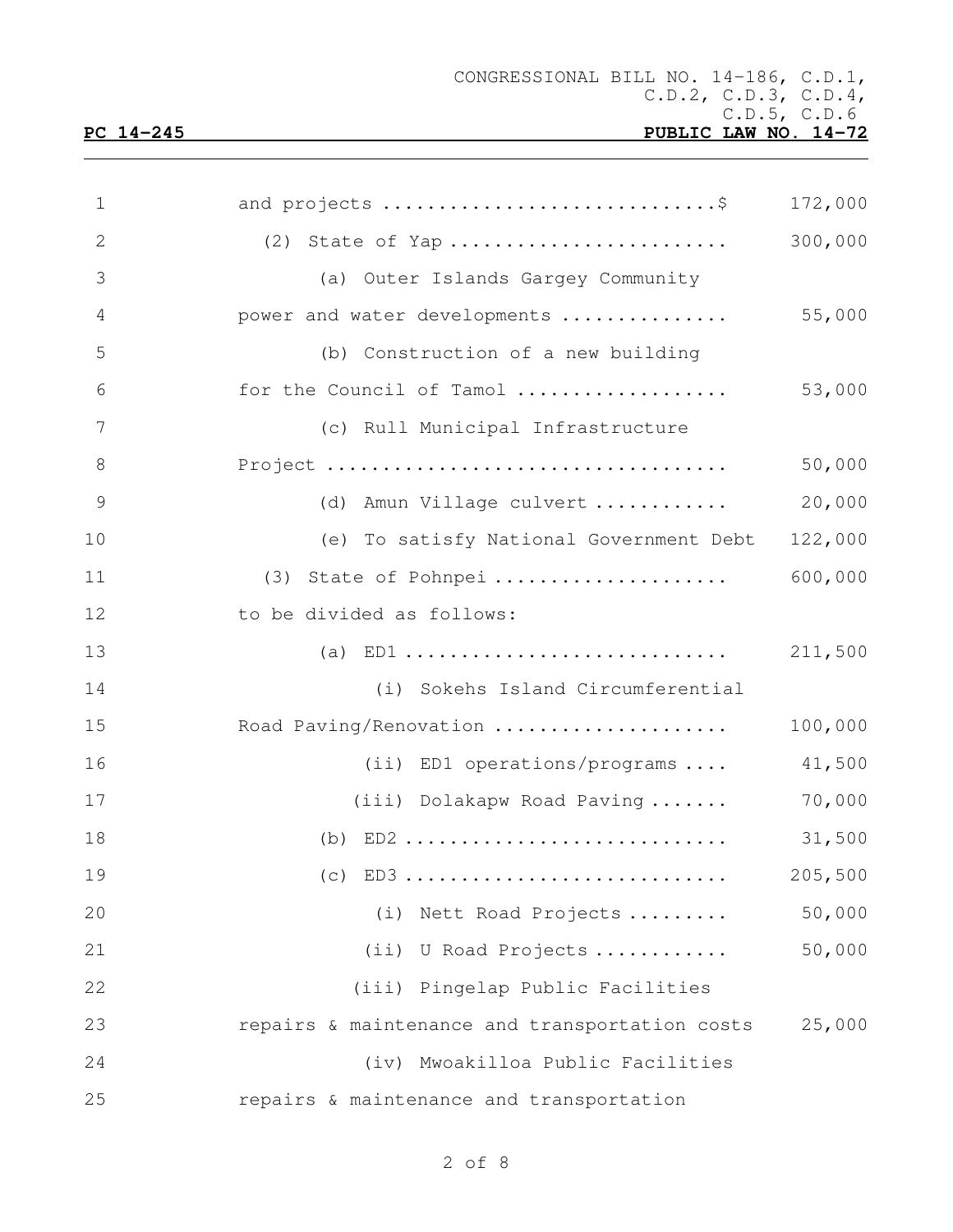CONGRESSIONAL BILL NO. 14-186, C.D.1, C.D.2, C.D.3, C.D.4, C.D.5, C.D.6<br>PUBLIC LAW NO. 14-72

## **PC** 14-245

| $\mathbf 1$    |                                       | 20,000  |
|----------------|---------------------------------------|---------|
| $\mathbf{2}$   | (v) Tuition Assistance                |         |
| 3              | for Students                          | 10,000  |
| $\overline{4}$ | (vi) School Bus Depot Lease           | 9,800   |
| 5              | (vii) Students and Public             |         |
| 6              | transportation services program       | 30,000  |
| 7              | (viii) ED3 other projects and         |         |
| 8              |                                       | 10,700  |
| $\mathcal{G}$  | (d) State-wide projects               | 151,500 |
| 10             | (i) Improvement & Modernization       |         |
| 11             | of Nan Madol accessways               | 130,000 |
| 12             | (ii) Pohnpei Health Fund  21,500      |         |
| 13             | (4) State of Chuuk                    | 900,000 |
| 14             | (a) State-wide Projects               |         |
| 15             | (i) Public Toilet Facilities          | 20,000  |
| 16             | (ii) School Incentive Program         | 15,000  |
| 17             | (iii) Medical Assistance              | 15,000  |
| 18             | (iv) Students Tuition Assistance      | 5,000   |
| 19             | (v) Delegation Office Operation       | 25,000  |
| 20             | (vi) Youth Activities                 | 10,000  |
| 21             | (vii) Land and Sea transport          | 12,000  |
| 22             | (viii) Chuuk State Commission         |         |
| 23             | Improvement Project (CSCIP) Operation | 5,000   |
| 24             | (ix) Assistance to Disabled           |         |
| 25             |                                       | 5,000   |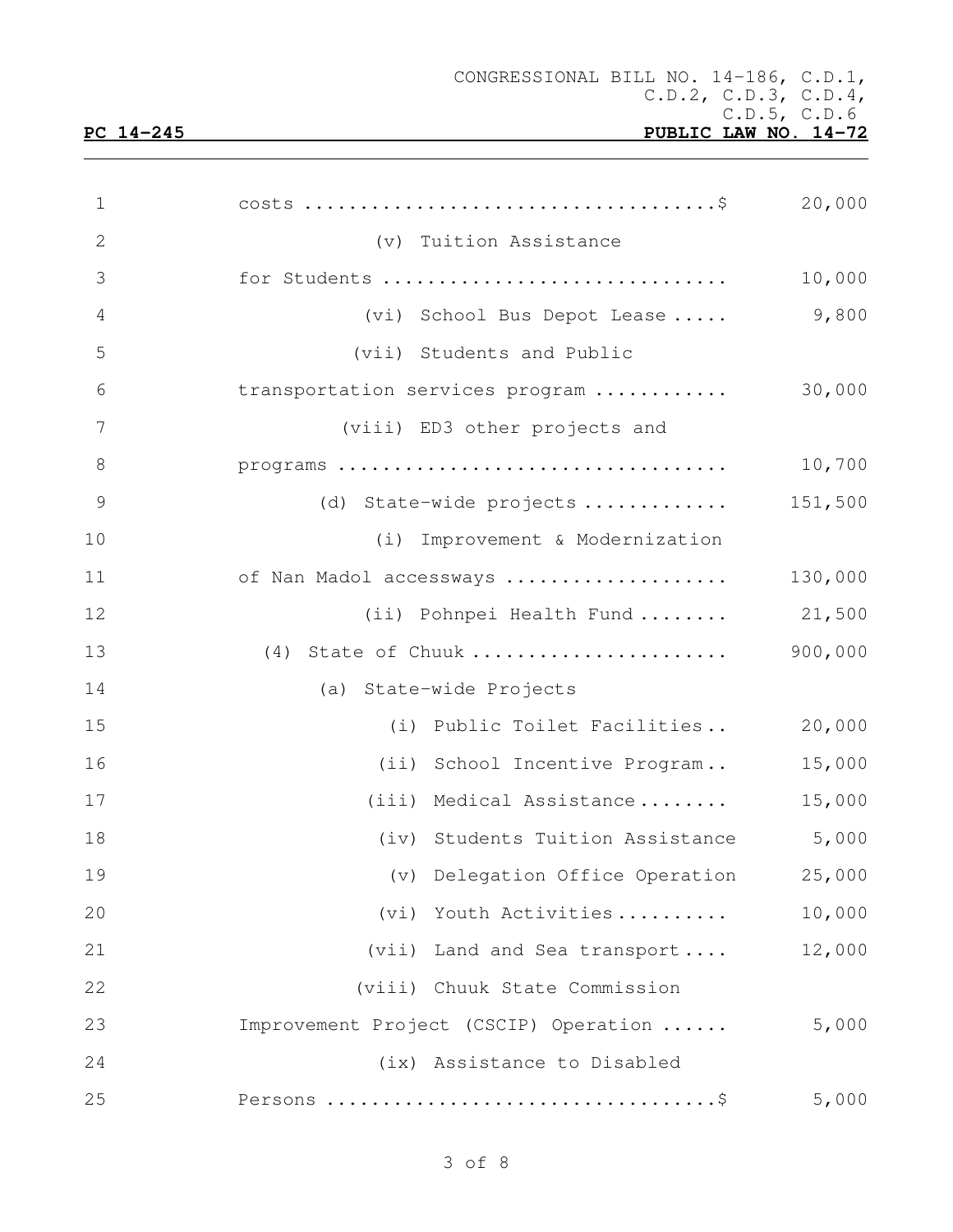| $\mathbf 1$     |                                     | 5,000  |
|-----------------|-------------------------------------|--------|
| $\mathbf{2}$    | (xi) Matching for Dump Site         | 25,000 |
| 3               | (xii) Leadership Travel             | 8,000  |
| $\overline{4}$  | (b) Election District No. 1         |        |
| 5               | (i) Mortlocks Development           |        |
| 6               | Commission                          | 12,800 |
| $7\phantom{.0}$ | (ii) Leadership Conference          | 11,200 |
| $8\,$           | (iii) Delegation Operation          | 8,000  |
| $\mathcal{G}$   | (iv) Leadership travel              | 12,000 |
| 10              | (v) Students Assistance             | 2,000  |
| 11              | (vi) Youth Musical Instruments      | 5,000  |
| 12              | (vii) CSCIP Operation               | 5,000  |
| 13              | (viii) Nantaku Youth Land Transport | 5,000  |
| 14              | (ix) Water Tanks and Pumps Project  | 8,000  |
| 15              | (x) Community Centers Renovations   |        |
| 16              | and Improvement 26,000              |        |
| 17              | (xi) Women's Activities/Projects    | 2,500  |
| 18              | (xii) Municipal Government          |        |
| 19              | Operation Supplements               |        |
| 20              | Nema Municipality<br>a)             | 5,000  |
| 21              | Losap Municipality<br>b)            | 5,000  |
| 22              | Pis-emwar Municipality<br>$\circ$ ) | 4,500  |
| 23              | Namoluk Municipality<br>d)          | 4,500  |
| 24              | Ettal Municipality<br>e)            | 4,000  |
| 25              | Moch Municipality  \$<br>f)         | 5,000  |
|                 |                                     |        |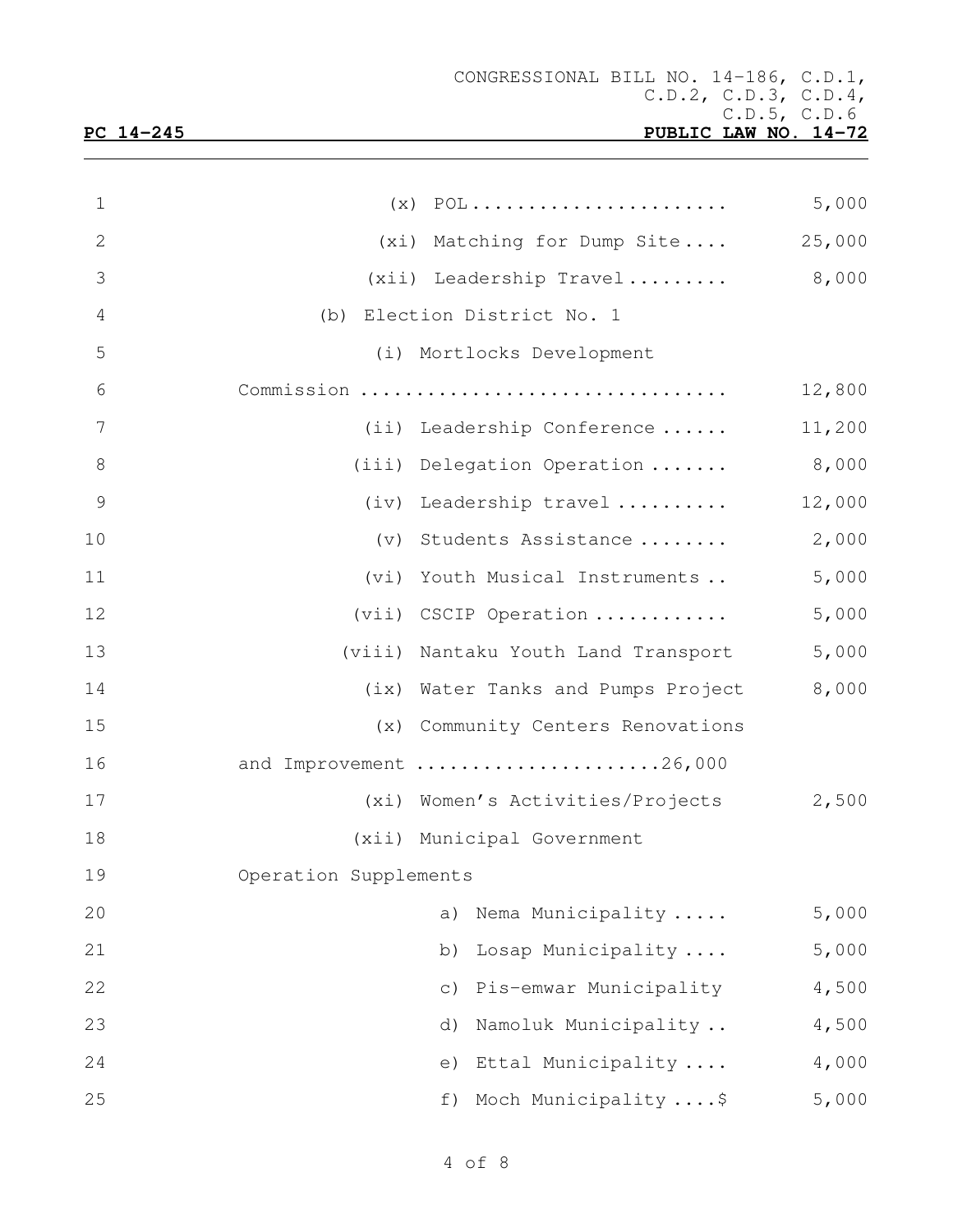|--|

| 1               | Kuttu Municipality<br>q)                | 5,000   |
|-----------------|-----------------------------------------|---------|
| $\mathbf{2}$    | Ta Municipality<br>h)                   | 4,500   |
| 3               | Satowan Municipality<br>i)              | 5,000   |
| $\overline{4}$  | Likinioch Municipality<br>$\dot{1}$ )   | 5,000   |
| 5               | Oneop Municipality<br>k)                | 5,000   |
| 6               | (c) Election District 2                 |         |
| $7\phantom{.0}$ | (i) Delegation Operation Fund           | 25,000  |
| $\,8\,$         | (ii) Meeting Halls                      | 20,000  |
| $\mathcal{G}$   | (iii) Basketball Court                  |         |
| 10              | Construction                            | 20,000  |
| 11              | (iv) Road Construction                  | 25,000  |
| 12              | (v) Fuel/Parts for Road                 |         |
| 13              | Construction Equipment                  | 10,000  |
| 14              | (vi) NNDA Operation                     | 10,000  |
| 15              | $(viii)$ CSCIP                          | 5,000   |
| 16              | (ix) Youth Program and Projects.        | 15,000  |
| 17              | (x) Water Catchments                    | 5,000   |
| 18              | (xi) Housing Assistance for             |         |
| 19              | Senior Citizens                         | 5,000   |
| 20              | (xii) Weno Municipal legal fees         | 10,000  |
| 21              | (d) Election District 3                 |         |
| 22              | (i) Southern Namoneas Jr. High          |         |
| 23              | Land Acquisition                        | 125,000 |
| 24              | (ii) Delegation Office Operation 25,000 |         |
| 25              | (e) Election District 4                 |         |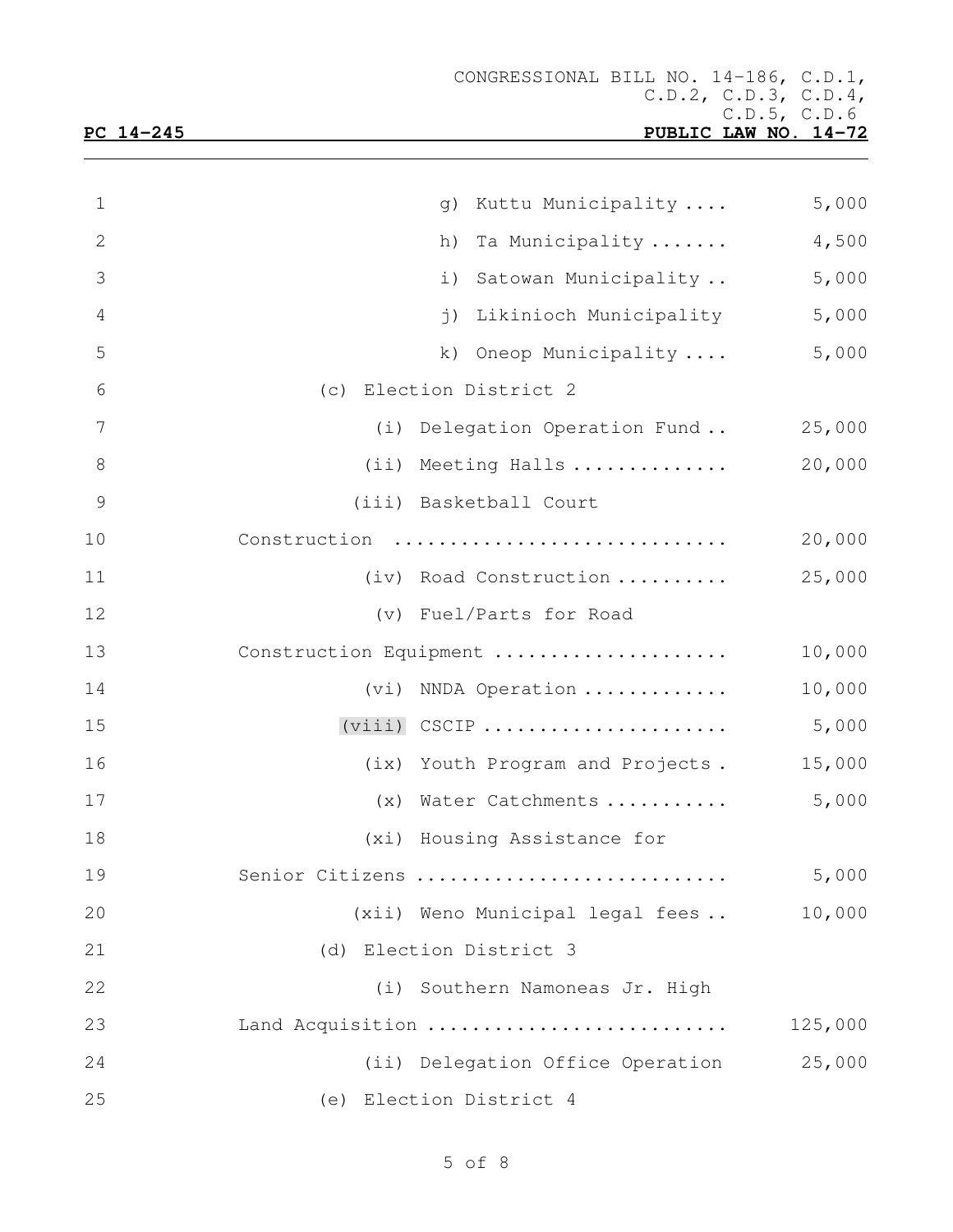| $\mathbf 1$    | (i) Delegation Office operation \$      | 20,000 |
|----------------|-----------------------------------------|--------|
| $\overline{2}$ | Legal Fees<br>(i)                       | 20,000 |
| 3              | (iii) Sopota Patta Fishing Project      | 20,000 |
| $\overline{4}$ | (iv) Wonei Fishing Project              | 15,000 |
| 5              | (v) FDA Operation                       | 25,000 |
| 6              | (vi) Youth Activities and Program       | 10,000 |
| 7              | (vii) Leadership Exposure and Travel    | 20,000 |
| 8              | (viii) Students Assistance              | 10,000 |
| $\mathcal{G}$  | (ix) Polle Neirenom Disaster            |        |
| 10             |                                         | 10,000 |
| 11             | (f) Election District No. 5             |        |
| 12             | (i) Delegation Office Fund              | 25,000 |
| 13             | (ii) Legal Fees for Dist. 5             | 15,000 |
| 14             | (iii) College Students Tuition          |        |
| 15             | Assistance on Room and Board            | 5,000  |
| 16             | (iv) Pharmaceuticals, Referrals         |        |
| 17             | and Repatriation of Remains             | 10,000 |
| 18             | (v) POL and Charter                     | 25,000 |
| 19             | (vi) Food Relief                        | 20,000 |
| 20             | (vii) Contractual Services,             |        |
| 21             | Personnel                               | 25,000 |
| 22             | (viii) Office Equipment Purchase,       |        |
| 23             | computer hardware and software, etc.    | 10,000 |
| 24             | (ix) Office Space Rental, phone,        |        |
| 25             | fax, utilities and construction cost \$ | 10,000 |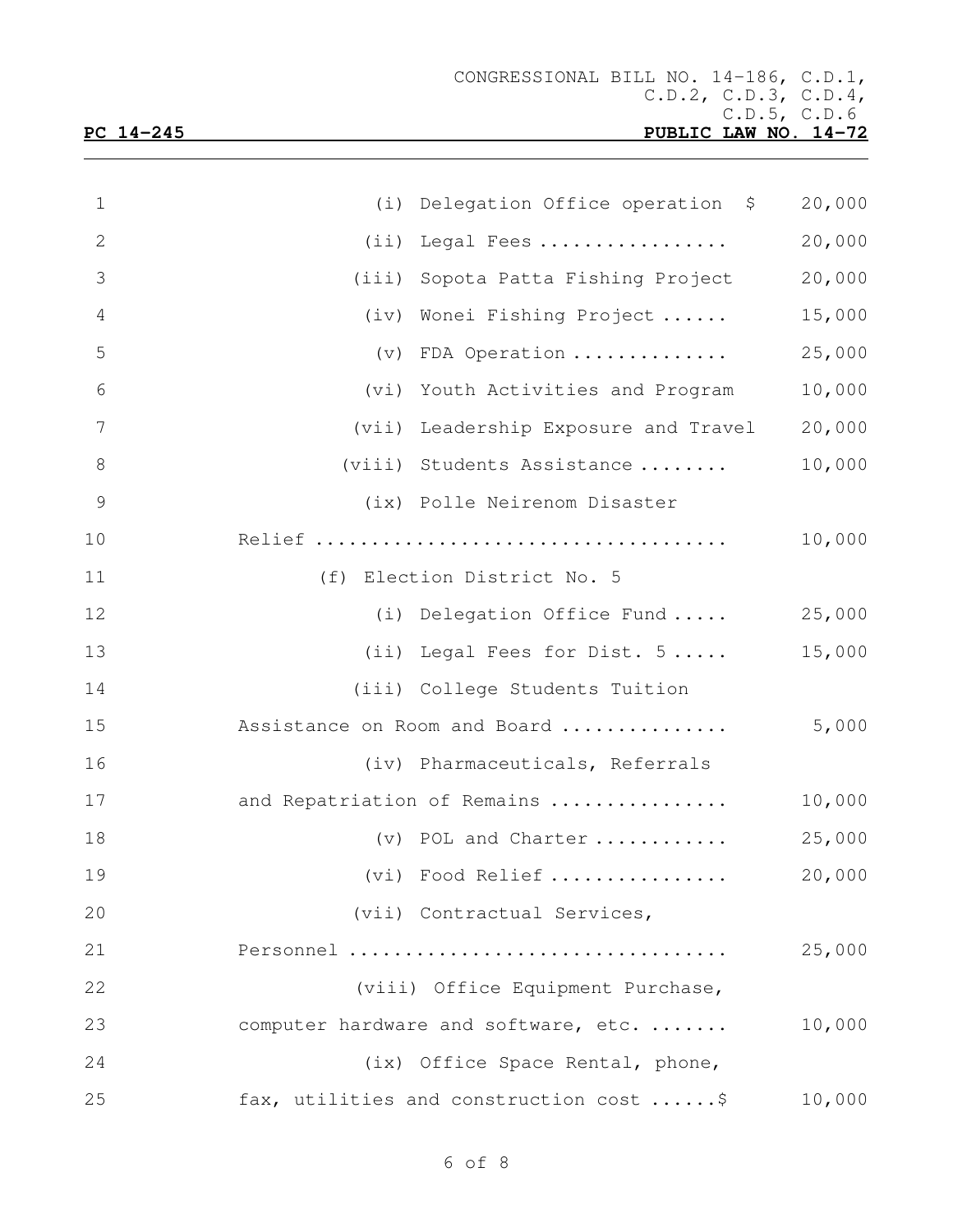| $\mathbf 1$ | $5,000$ "<br>$(x)$ CSCIP Operation                                  |
|-------------|---------------------------------------------------------------------|
| 2           | Section 2 of Public Law No. 14-67 is hereby amended to read         |
| 3           | as follows:                                                         |
| 4           | Section 2. Allotment and management of funds and lapse              |
| 5           | date. All funds appropriated by this act shall be                   |
| 6           | allotted, managed, administered and accounted for in                |
| 7           | accordance with applicable laws, including, but not                 |
| $8\,$       | limited to, the Financial Management Act of 1979 and the            |
| $\mathsf 9$ | amended Compact of Free Association between the United              |
| 10          | States Government and the Government of the Federated               |
| 11          | States of Micronesia and its related agreements. The                |
| 12          | allottee shall be responsible for ensuring that these               |
| 13          | funds, or so much thereof as may be necessary, are used             |
| 14          | solely for the purpose specified in this act, and that              |
| 15          | no obligations are incurred in excess of the sum                    |
| 16          | appropriated. The allottee of the funds appropriated                |
| 17          | under subsection $(4)$ $(a)$ , $(c)$ $d(ii)$ and $(f)$ of section 1 |
| 18          | of this act shall be the Chuuk State Commission on                  |
| 19          | The allottee of the funds<br>Improvement Project.                   |
| 20          | appropriated under subsection (4) (b) of section 1 of               |
| 21          | this act shall be the Mortlocks Development Commission.             |
| 22          | The allottee of funds appropriated under subsection                 |
| 23          | $(4)$ (d) of section 1 of this act shall be the Southern            |
| 24          | Nomeneas Development Authority. The allottee of funds               |
| 25          | appropriated under subsection (4) (e) of section 1 of               |

of 8